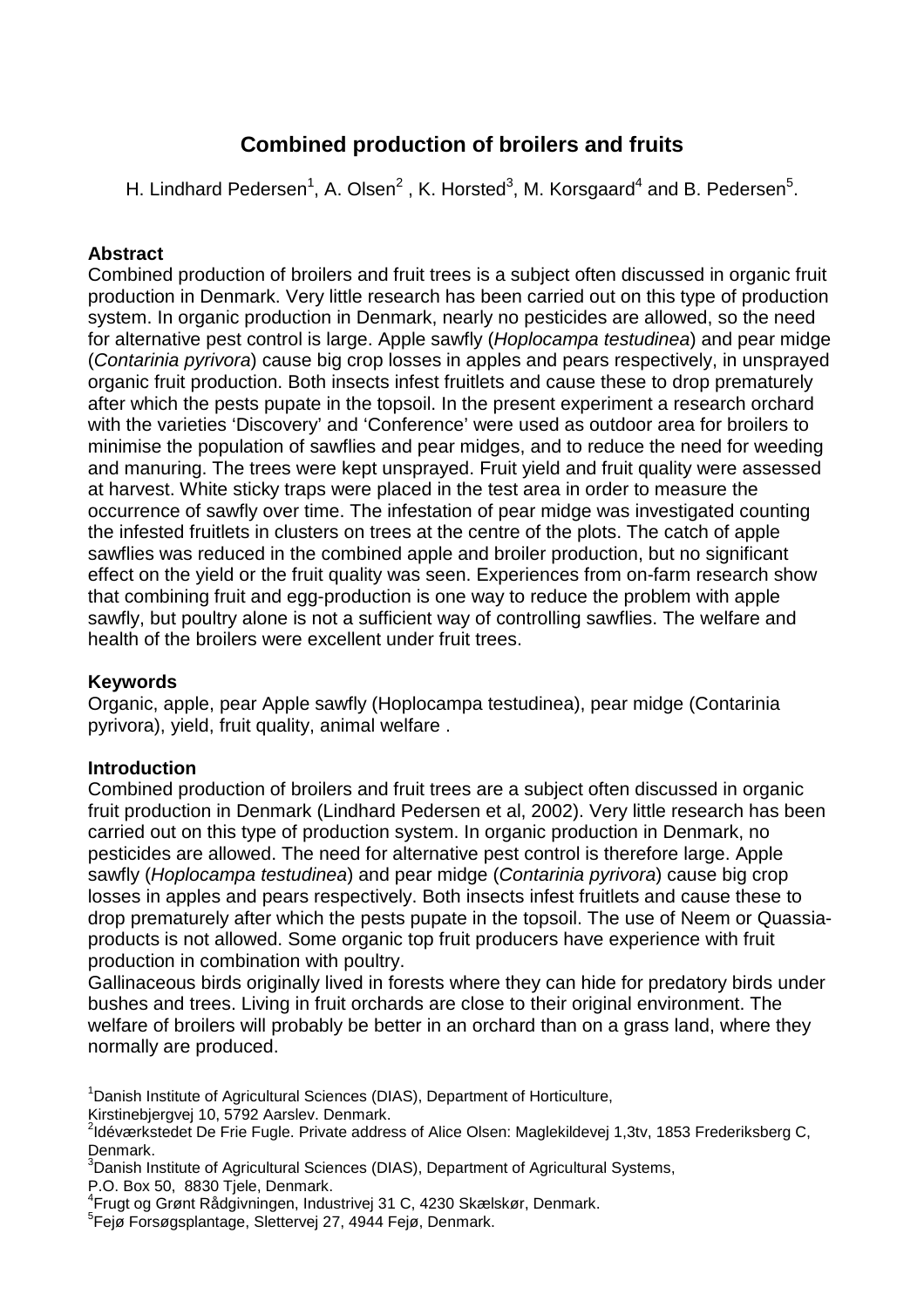In a small-scale trial the hypothesis of reduction in apple sawfly and pear midge populations and infestation due to pupate and fruitlets feed of broilers was tested. Also the effect of broilers on weeding, fertilisation, yield and fruit quality is investigated.

### **Materials and methods**

The apple variety 'Discovery' is susceptible to apple sawflies, but is recommended for organic production because it is less susceptible to diseases. The pear variety 'Conference' is recommended for organic growing because it is highly pear scab resistant. 'Discovery' was grafted on rootstock MM106, the planting distance was 3.25 x 1.25 m. and 'Conference' was grafted on quince A, the planting distance was 3.5 x 1.4 m. and drip irrigated was established in autumn 1997 at Fejø, research orchard, Denmark. Chicken runs with a width of 5 rows and lengths of 10 trees were established spring 2002. A total of 18 plots were used with and without release of broilers. The trees were kept unsprayed. Mechanical weeding in the tree row was done just before and after the release of broilers. The no of flower cluster, fruit yield, marketable fruits and fruit quality evaluated as skin colour and damages cased by pest and diseases were assessed on single fruits from six trees per plot.

White sticky traps (Rebell bianco®) were placed in the test area. One trap was placed in each plot, from late April to beginning af June 2002 and 2003. The sticky traps were changed weekly. The infestation of pear midge was investigated counting the infested fruitlets in clusters on trees at the centre of the plots 2002. In June 2003 the drop of fruitlets due to sawfly and pear midge from trees in the centre of the plots was counted weekly.

In Denmark the most common commercial breed in organic broiler production is Scan Labelle, strain "I 657". In 2002 we compared I 657 (n=196) to the French breed LaBresse (n=216). LaBresse was reared together with I 657 the first five weeks at an organic producer of fruit and broilers. The broilers were given access to an orchard at 8  $m^2$  per broiler and unlimited access to feed and water, when moved to the experimental orchard at five weeks of age.

In 2003 we compared I 657 (n=150) to two pure breeds, Light Sussex (n=148) and New Hampshire (n=148). They were fed a concentrate with 16% protein ad lib, when moved to the Experimental orchard at the age of five weeks.

. This is a little less compared to the normally used starting and growing feed for organic broiler chickens. We used concentrate with less protein since the chickens had access to protein feedstuffs in the shape of insects, larvae and clover grass. Half of the chickens was slaughtered at 91 days of age and half was slaughtered at 120 days of age.

# **Results**

The yield of 'Discovery' in 2002 and 2003 and 'Conference' in 2002 was very small, showing the severity of the crop loss due to apple sawfly and pear midge in unsprayed organic fruit production (Table 1 and 2).

The flight of the sawflies started the first week of May both years. The most intensive flying period was mid May and no sawflies were caught after the end of May (Fig 1 and 2).

<sup>1</sup> Danish Institute of Agricultural Sciences (DIAS), Department of Horticulture,

Kirstinebjergvej 10, 5792 Aarslev. Denmark.

P.O. Box 50, 8830 Tjele, Denmark.

<sup>&</sup>lt;sup>2</sup>Idéværkstedet De Frie Fugle. Private address of Alice Olsen: Maglekildevej 1,3tv, 1853 Frederiksberg C, Denmark.

<sup>&</sup>lt;sup>3</sup>Danish Institute of Agricultural Sciences (DIAS), Department of Agricultural Systems,

<sup>4</sup> Frugt og Grønt Rådgivningen, Industrivej 31 C, 4230 Skælskør, Denmark.

<sup>5</sup> Fejø Forsøgsplantage, Slettervej 27, 4944 Fejø, Denmark.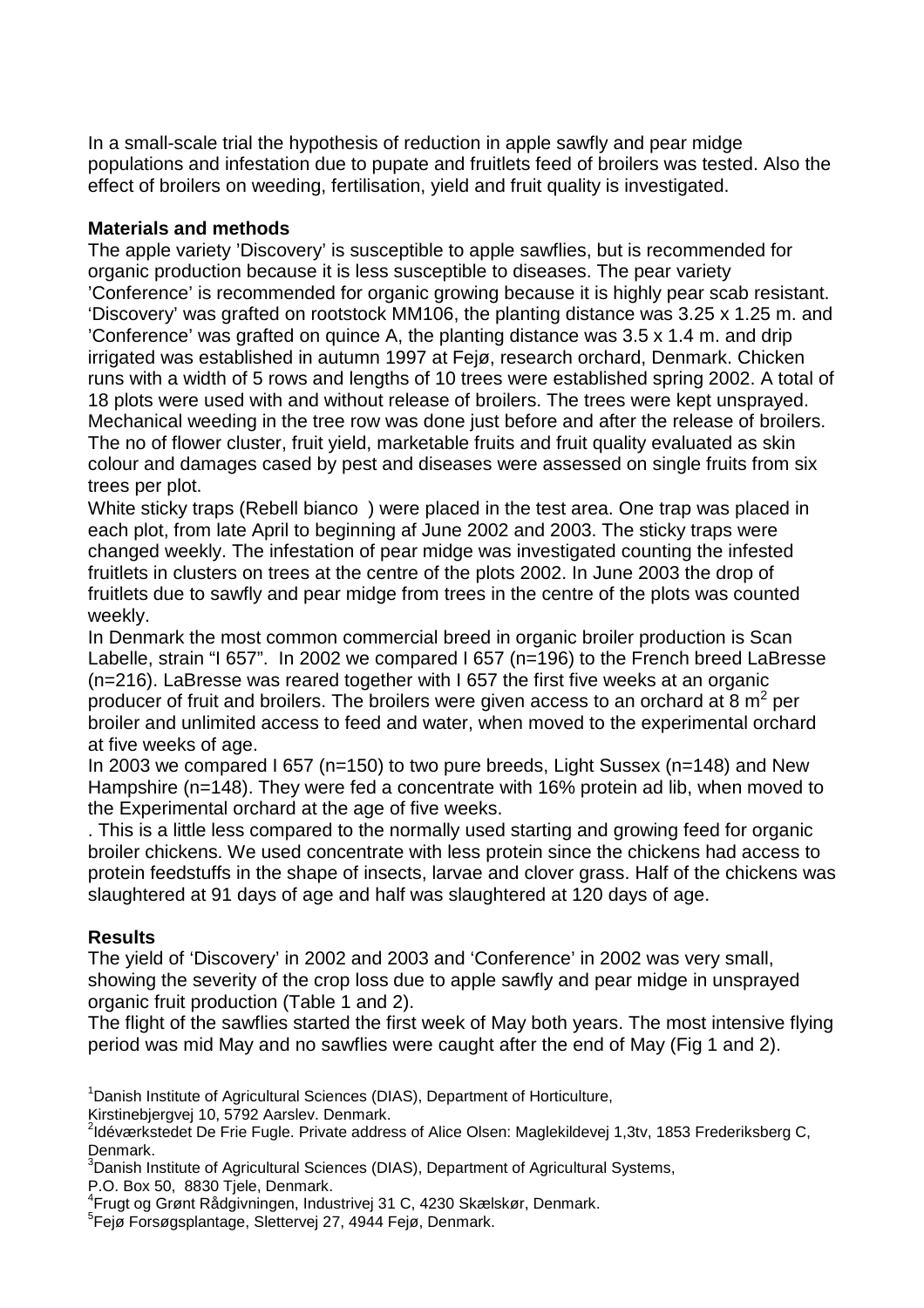A reduced catch of sawflies were found on sticky traps in chicken runs (Fig 1). The number of caught sawflies was reduced by 50-75 percent in treatments with broilers in 2002 and 10-25 percent in 2003.



Fig 1. Weekly catch of apple sawflies on sticky traps, May 2002.

Fig 2. Weekly catch of apple sawflies on sticky traps, May 2003.

The yield and fruit size (not shown) in Discovery was alike for the two treatments in 2002 and 2003 (Table 1). The total numbers of flower clusters and there by the potential yield in 2003 was the same for the two treatments even there was a tendency towards a higher number of flower clusters on the trees grown in combination with broiler. The harvested fruit per cluster was very low and the number of drop of fruitlets due to infestation of sawflies was very high (table 1). There was a tendency towards a bigger drop of fruitlets from trees grown without broilers.

Skin damages caused by infestation of pests and diseases (not shown) on the skin of harvested fruits did not differ for the two treatments (Table 1).

**Table 1. Yield (Kg/tree) 2002 and 2003, flower cluster 2003 (no/tree), harvested fruits per cluster 2003, fruit drop due to infestation of apple sawfly per cluster (no/tree), percent fruits with skin damage caused by tortrix, codling moth and apple sawfly in 2002-2003 for the apple variety 'Discovery' produced with and without broilers.** 

| <b>Treatments</b> | Yield<br>2002 | Yield<br>2003 | <b>Flower</b><br>cluster<br>2003 | <b>Fruits per</b><br>cluster<br>2003 | Sawfly<br>infested<br>fruit drop<br>Per cluster<br>2003 | <b>Tortrix</b> | Codling<br>moth | <b>Apple</b><br>sawfly |
|-------------------|---------------|---------------|----------------------------------|--------------------------------------|---------------------------------------------------------|----------------|-----------------|------------------------|
| No broilers       | 1.1 a         | 0.9a          | 133 a                            | 0.06a                                | 0,643a                                                  | 25.9a          | 8,3a            | 17.3a                  |
| <b>Broilers</b>   | .1 a          | 0.4a          | 156 a                            | 0.02a                                | 0,514a                                                  | 24.0a          | 7.4 a           | 15.2a                  |

**Values followed by the same letter in columns do not differ significantly.** 

<sup>1</sup> Danish Institute of Agricultural Sciences (DIAS), Department of Horticulture,

Kirstinebjergvej 10, 5792 Aarslev. Denmark.

<sup>3</sup>Danish Institute of Agricultural Sciences (DIAS), Department of Agricultural Systems,

P.O. Box 50, 8830 Tiele, Denmark.

4 Frugt og Grønt Rådgivningen, Industrivej 31 C, 4230 Skælskør, Denmark.

<sup>&</sup>lt;sup>2</sup>Idéværkstedet De Frie Fugle. Private address of Alice Olsen: Maglekildevej 1,3tv, 1853 Frederiksberg C, Denmark.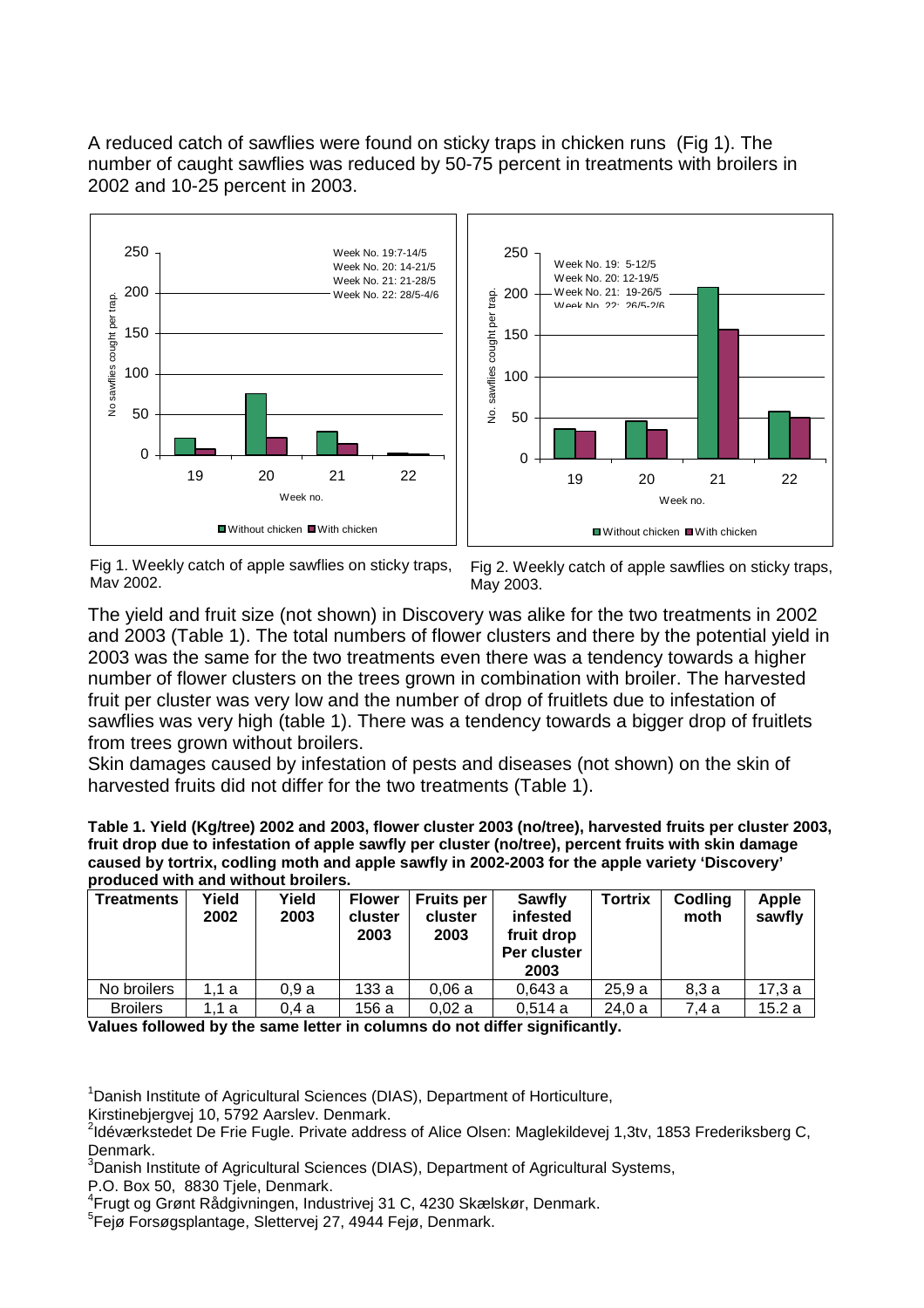The fruit yield in 'Conference' was very low in 2002 and acceptable in 2003. The low yield in 2002 was probably due to the high number of fruitlets infested by pear midge (Table 2). The total numbers of flower clusters and thereby the potential yield in 2003 was the same for the two treatments even there was a tendency towards a higher number on the trees grown in combination with broilers. The harvested fruit per cluster was low and the number of drop of fruitlets due to infestation of pear midge was very low (table 2). The low yield in 2003 was probably not caused by pear midge, as the number of infested fruitlets was very low. The infection of pear scab was high, but did not influence the fruit shape. Skin damages caused by infestation of pear midge and capsids on the harvested fruits were reduced for fruits grown in combination with broilers (Table 2).

**Table 2. Yield (Kg/tree) 2002, percent midge infested fruitlets May 2002, Yield (kg/tree) 2003, fruit size 2003 (g/fruit), flower cluster 2003 (no/tree), harvested fruits per cluster 2003, fruit drop due to infestation of pear midge per cluster (no/tree), percent fruits with skin damage caused by apple scab, tortrix, capsids and pear midge in 2003 for the pear variety 'Conference' produced with and without broilers.** 

| <b>Treatments</b> | Yield<br>2002 | <b>Infested</b><br>fruitlets<br>2002 | Yield<br>2003 | <b>Fruit</b><br>size<br>2003 | <b>Flower</b><br>cluster<br>2003 | <b>Fruits</b><br>per<br>cluster<br>2003 | Fruit<br>drop<br>per<br>cluster<br>2003 | $\frac{9}{6}$<br>apple<br>scab<br>2003 | %<br><b>Tortrix</b><br>2003 | %<br><b>Capsids</b><br>2003 | % pear<br>midge<br>2003 |
|-------------------|---------------|--------------------------------------|---------------|------------------------------|----------------------------------|-----------------------------------------|-----------------------------------------|----------------------------------------|-----------------------------|-----------------------------|-------------------------|
| No broilers       | 0.53a         | 24 b                                 | 3,35a         | 168 b                        | 43.4 a                           | 0.48a                                   | 0.015a                                  | 95.9 a                                 | 6.8 a                       | 4.1 a                       | 2.7 a                   |
| <b>Broilers</b>   | 0.61a         | 46 a                                 | 3.30a         | 192 a                        | 52.7 a                           | 0.34 <sub>b</sub>                       | 0,013a                                  | 97.2 a                                 | 7.3 a                       | 0.0 <sub>b</sub>            | 0.0 <sub>b</sub>        |

**Values followed by the same letter in columns do not differ significantly.** 

Feed consumption of the Scan Labelle, strain I 657 was in 2002 calculated to 179 g of concentrates per broiler daily, which seems very high. Differences in final weights are shown in table 3. I 657 was slightly older (97 days) compared to LaBresse (92 days) at the day of slaughter, but there is anyhow no doubt that I 657 gets bigger than LaBresse under the same conditions.

In 2003 the feed consumption (additional feed) per kg gain did not increase with increasing age and live-weight, and the live-weight gain and the daily gain in the last 30 days was not very different among genotypes (Table 3).

| $\sim$<br>. .      |        |          |        |               |                  | . .    |               |            |
|--------------------|--------|----------|--------|---------------|------------------|--------|---------------|------------|
|                    | 657    | ∟aBresse | 657    | Light         | <b>New</b>       | 657    | Light         | <b>New</b> |
| <b>Breed /year</b> |        |          |        | <b>Sussex</b> | <b>Hampshire</b> |        | <b>Sussex</b> | Hampshire  |
|                    | (2002) | (2002)   | (2003) | (2003)        | (2003)           | (2003) | (2003)        | (2003)     |
| Age at slaughter.  | 97     | 92       | 91     | 91            | 91               | 120    | 120           | 120        |
| Live-weight.       | 2766   | 2214     | 2267   | 1589          | 1501             | 2908   | 2232          | 2050       |
| Daily gain.        | 29     | 24       | 25     | 17            | 16               | 24     | 19            | 17         |
| Feed consumption.  |        | 179      |        | 111           |                  |        | 112           |            |

|  |                                                                                                  |  | Table 3.  Age at slagther (days), Live-weight (g), Average daily gain (g) and feed comsumption |
|--|--------------------------------------------------------------------------------------------------|--|------------------------------------------------------------------------------------------------|
|  | (g/broiler/day) for two broiler breed in 2002 and 3 broiler breed at two slaughter ages in 2003. |  |                                                                                                |

Overall the welfare and health of the broilers seemed to be excellent. Welfare assessment of 80 birds in 2002 and 422 birds in 2003 showed no problems with the plumage condition and foot health and no broilers had skin lesions. Only 1 had serious keel bone deviation.

<sup>1</sup> Danish Institute of Agricultural Sciences (DIAS), Department of Horticulture, We didn't find any type of salmonella. 24 chickens were killed by birds of prey and 6 died

Kirstinebjergvej 10, 5792 Aarslev. Denmark.

<sup>2</sup>Idéværkstedet De Frie Fugle. Private address of Alice Olsen: Maglekildevej 1,3tv, 1853 Frederiksberg C, Denmark.

<sup>3</sup>Danish Institute of Agricultural Sciences (DIAS), Department of Agricultural Systems,

P.O. Box 50, 8830 Tjele, Denmark.

4 Frugt og Grønt Rådgivningen, Industrivej 31 C, 4230 Skælskør, Denmark.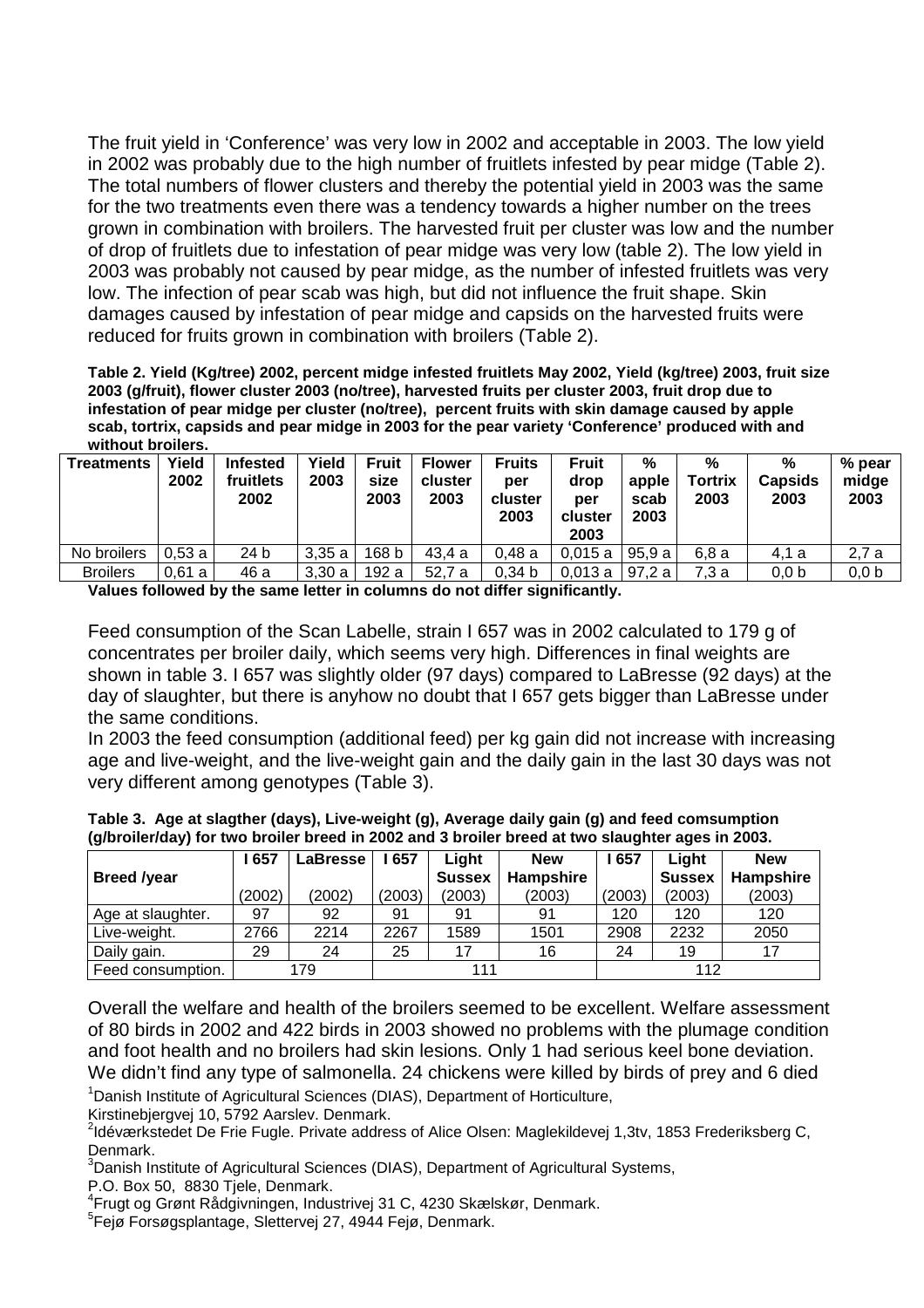as a consequence of transport or because they were caught in the fence. No chickens died because of illness or other welfare problems.

Experiences from on-farm research projects concerning layers in apple orchards showed the weeding and reduction of insects is evident within a 100 m from the house. The effect decreases with the distance from the henhouse. Apple sawfly were found in 20% of the apples situated within 100 m from the henhouse, but in 75% of the apples situated further away. A similar effect was seen on Pear midge.

The trees were higher fertilized close to the house, app. up till 50 m from the house. The level of nitrogen is, although high, still within the recommended range for apples. It is necessary to protect the trunks of young trees against pecking from the layers.

#### **Discussion**

Experimental designs concerning production systems trials are a challenge, especially when effects on mowing factors like insect populations are investigated. Designing trials take into considerations the soil and micro climatically variations, the economical liberty of action and the biological and practical factors. In this trial we decided to put 5 chicken runs for Discovery and Conference respectively, to eliminate the block variation. The rather small plots sizes reduced the chance to determine any variations in the sawfly and pear midge population, in spite of that, we found a difference in the caught of sawflies on sticky traps, which was very satisfying. When egg layers are combined with apple orchards the on-farm research showed a reduction on sawfly and pear midge infestation in the fruits decreasing with the distance from the henhouse. Together the results show that combined production of apples and broilers or egg layers can have a decreasing effect on the population of apple sawflies.

The population size of apple sawflies at the research orchard was very high in 2002 and 2003. In susceptible varieties a total caught of 20-30 sawflies per sticky trap is the damage threshold (Graf et al 1996), The overall population was still large enough the destroy most of the Discovery harvest. The reduced caught of apple sawflies had no significant effect on the yield or the fruit quality (Table 1).

The rules for organic broiler production require a slow-growing breed i.e. broiler chickens are slaughtered at the age of 81 days earliest and the average daily weight gain must not exceed 30g. The chickens are however also wished as controller of weed and pests in the orchard. For this reason it is desirable to keep the chickens a little longer in the orchard although the feed consumption might increase. Moreover it has been demonstrated that fast growing broilers will not be as active in an outdoor area as a slower growing breed (Thomsen, et al., 2001).

Observation in the orchard in 2002 showed that LaBresse was a little more active compared to Scan Labelle, I 657, but further investigation is needed.

The broilers were fed with less protein during the first 5 weeks in 2003. For that reason these chickens were a little smaller compared to the 2002-flock when releases in the orchard. Observations however suggest that they were more active compared to the 2002flock since they used the entire outdoor area and only rarely stayed inside the chicken house. There was a tendency towards the Light Sussex breed was the most active of the

<sup>1</sup> Danish Institute of Agricultural Sciences (DIAS), Department of Horticulture,

Kirstinebjergvej 10, 5792 Aarslev. Denmark.

<sup>3</sup>Danish Institute of Agricultural Sciences (DIAS), Department of Agricultural Systems,

P.O. Box 50, 8830 Tjele, Denmark.

<sup>&</sup>lt;sup>2</sup>Idéværkstedet De Frie Fugle. Private address of Alice Olsen: Maglekildevej 1,3tv, 1853 Frederiksberg C, Denmark.

<sup>4</sup> Frugt og Grønt Rådgivningen, Industrivej 31 C, 4230 Skælskør, Denmark.